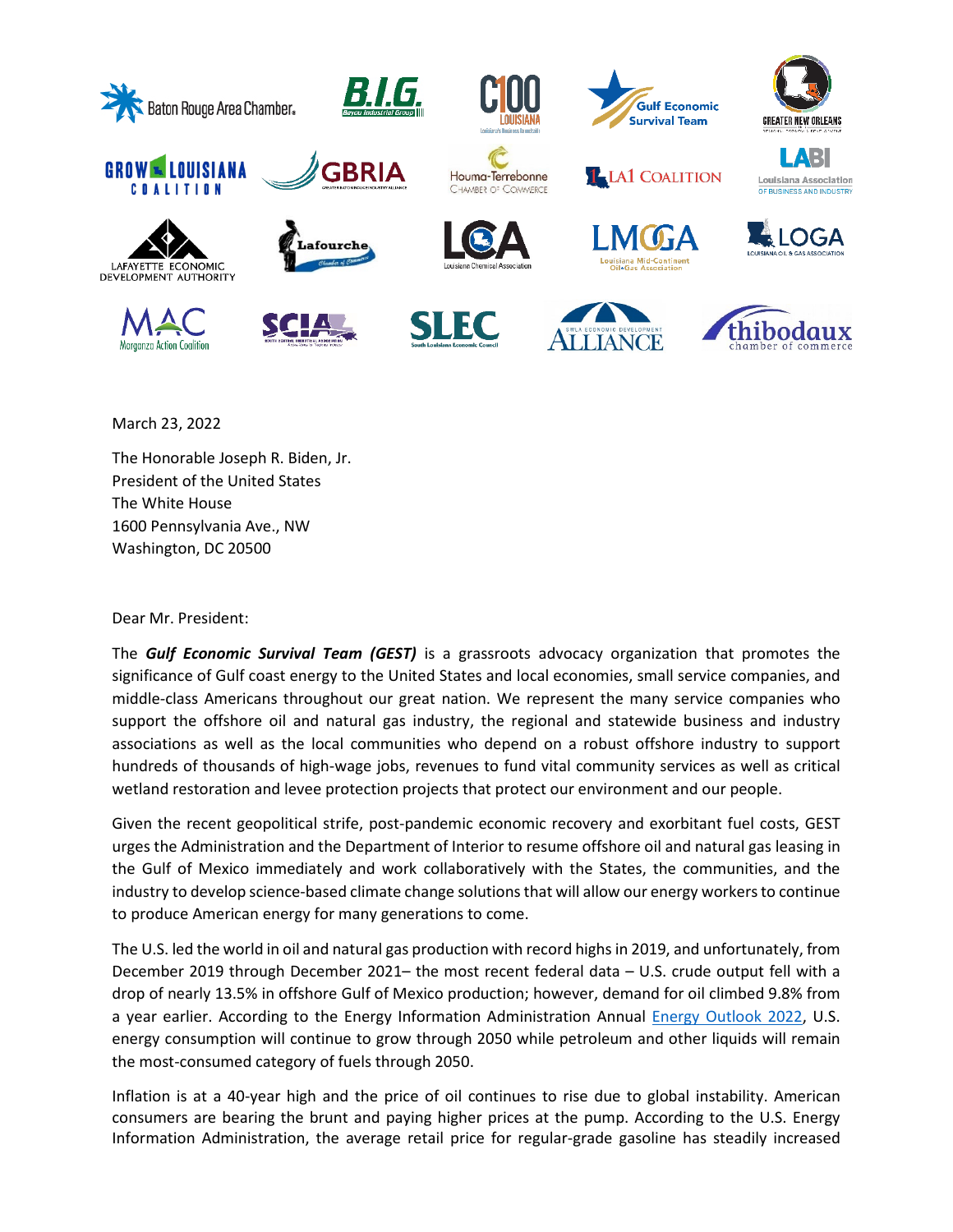March 23, 2022 President Biden Page 2

more than \$1.33 per gallon over the past year – with a jump of 49.4 cents from February 28 to March 7, 2022.[1](#page-1-0) Every penny increase in the price of a gallon of gasoline costs consumers \$1 billion – that's \$133 billion since March [2](#page-1-1)021.<sup>2</sup> Americans can no longer afford to pay extra at the pump.

Furthermore, oil and gas production in the Gulf of Mexico is the only reliable source of funding for Louisiana's coastal programs. The Gulf of Mexico Energy Security Act (GOMESA) allows Gulf states to share in offshore revenue generated from oil production. One source of revenue for GOMESA are the bonus bids from new lease sales in the Gulf of Mexico and over the past five years Louisiana has received approximately between \$160 million and \$407 million from bonus bids alone. For the State of Louisiana, this means cancelled lease sales in 2021 has immediately cost the state between \$20-\$40 million just in lost bonuses in 2021.

Louisiana depends on GOMESA revenues to fund a \$50 billion coastal restoration plan. Lost GOMESA revenues, including bonuses, results in reduced funding to Louisiana's coastal restoration and hurricane protection projects which are also critical projects for climate resiliency.

GEST recognizes that climate change poses a significant threat due to the impacts of sea level rise on our coastal communities. The Gulf of Mexico is the safest and cleanest oil produced anywhere in the world. Halting domestic energy development in one of the lowest carbon intensive energy producing regions in the world will shift production and capital investment overseas and undermine decades of environmental progress.

Notably, while the Gulf holds vast potential for development of renewable resources like offshore wind production, it's the infrastructure and workforce related to our historic and sustainable offshore oil and gas production that will make this potential a reality.

To avoid further economic impact, policy makers and your administration could help ensure accessible, affordable and reliable U.S. energy by taking swift action and doing the following:

- Provide certainty on oil and natural gas leasing by compelling the Department of Interior (DOI) to meet deadlines and honor its obligation to lease on federal lands and waters.
- Permit energy infrastructure and halt the Federal Energy Regulatory Commission's increased regulatory barriers for approving natural gas pipelines.
- Execute the laws that mandate the DOI to complete a long-term offshore program to avoid unnecessary production and development disruption. No offshore lease sales can be held without the five-year program in place and the next program, which should be in place by July 1, is severely behind schedule, and will not be finalized by the time the current program expires.

Our members are proud to explore, develop, produce, support, and transport American energy.

If you have any questions or would like to discuss further, please contact Lori LeBlanc at [lori@gulfeconomicsurvival.org.](mailto:lori@gulfeconomicsurvival.org)

<span id="page-1-0"></span><sup>1</sup> U.S. Energy Information Administration,

https://www.eia.gov/dnav/pet/hist/LeafHandler.ashx?n=PET&s=EMM\_EPMR\_PTE\_NUS\_DPG&f=W

<span id="page-1-1"></span><sup>2</sup> CNBC, https://www.cnbc.com/2021/10/12/sharp-surge-in-energy-prices-threatens-economic-recovery-and-is-alreadyslowing-growth.html